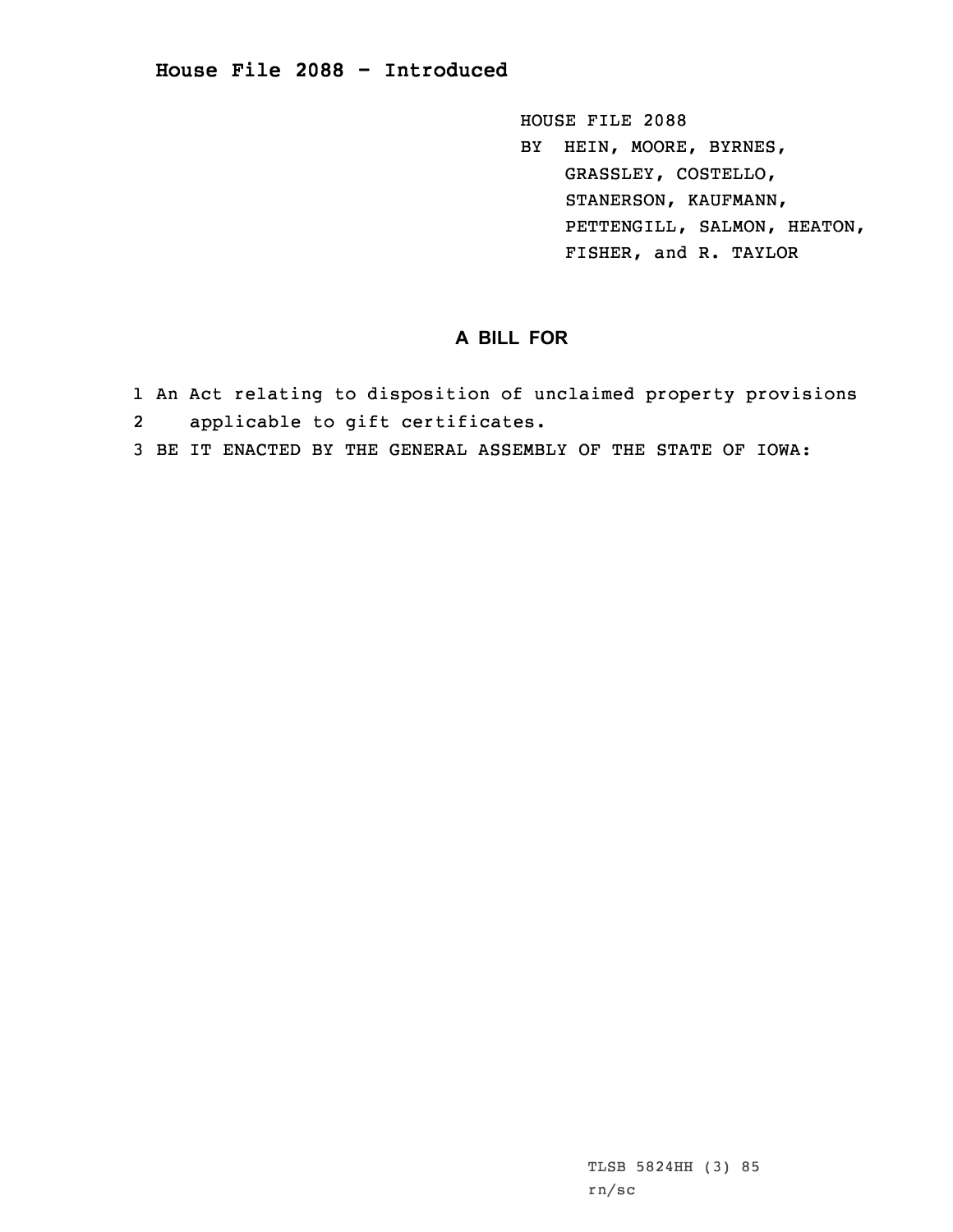1 Section 1. Section 556.9, subsection 2, Code 2014, is 2 amended to read as follows:

 2. *a.* An issuer of <sup>a</sup> gift certificate shall not deduct from the face value of the gift certificate any charge imposed due to the failure of the owner of the gift certificate to present the gift certificate in <sup>a</sup> timely manner, unless <sup>a</sup> valid and enforceable written contract exists between the issuer and the owner of the gift certificate pursuant to which the issuer regularly imposes such charges and does not regularly reverse or otherwise cancel them.

11 *b.* Notwithstanding the time limitation in subsection 1, <sup>a</sup> gift certificate that is not subject to an expiration date and that is not subject to <sup>a</sup> deduction from the face value of the gift certificate for failure of the owner of the gift certificate to present the gift certificate in <sup>a</sup> timely manner, or subject to any other charge or service fee, which card remains unpresented, shall continue in force and be eligible for presentation for an indefinite period of time, and shall not be subject to <sup>a</sup> presumption of abandonment.

 *c.* For purposes of this subsection, *"gift certificate"* means <sup>a</sup> merchandise certificate or electronic gift card conspicuously designated as <sup>a</sup> gift certificate or electronic gift card, and generally purchased by <sup>a</sup> buyer for use by <sup>a</sup> person other than the buyer.

25 EXPLANATION

26 **The inclusion of this explanation does not constitute agreement with** <sup>27</sup> **the explanation's substance by the members of the general assembly.**

28 This bill modifies unclaimed property provisions that apply 29 to gift certificates.

 Current law includes gift certificates within the definition of "property" subject to the disposition of unclaimed property provisions of Code chapter 556. The bill provides that, notwithstanding provisions in Code section 556.2 specifying that intangible personal property that remains unclaimed by the owner for more than three years after it became payable or

-1-

LSB 5824HH (3) 85  $rn/sec$  1/2